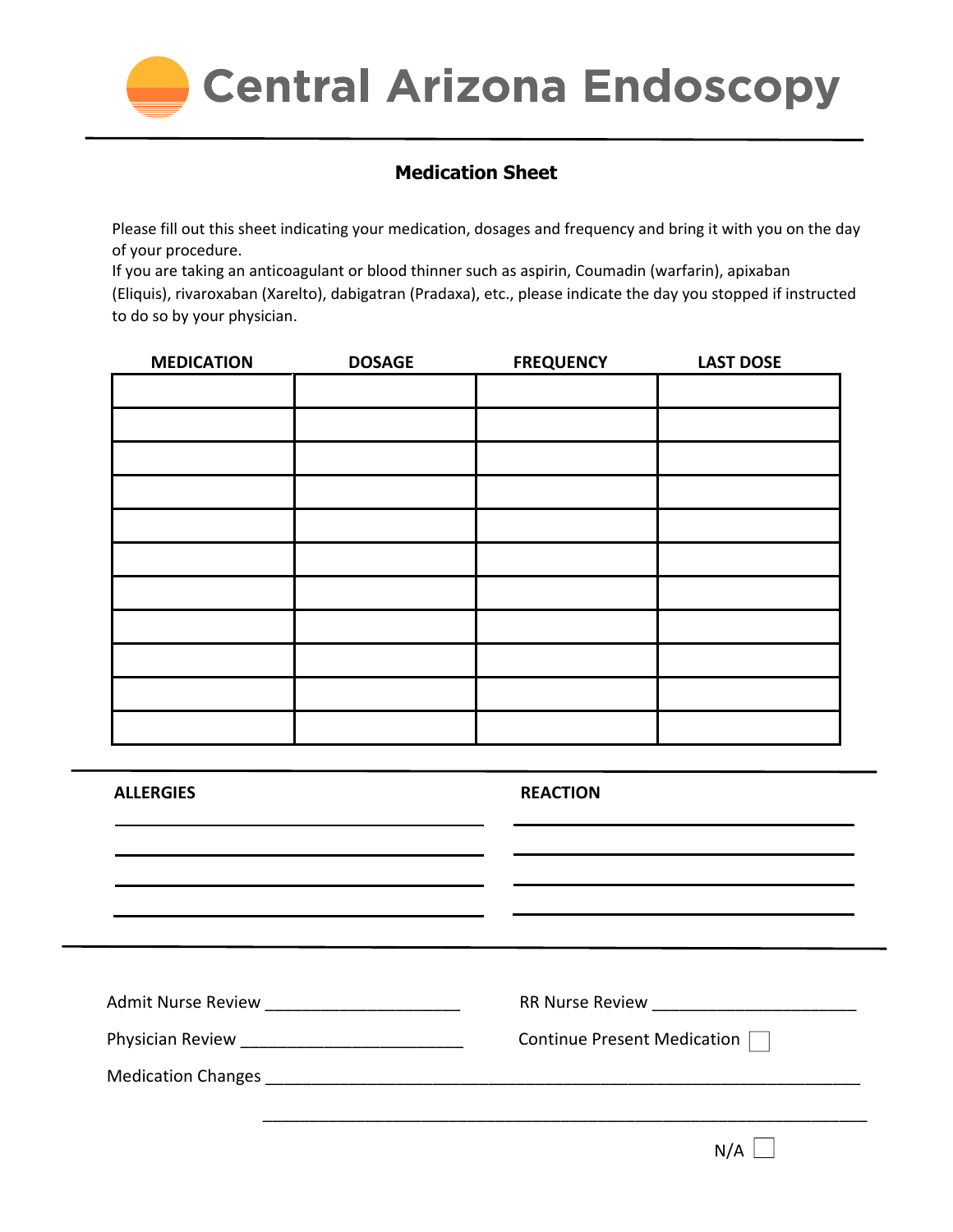### **PATIENT ACKNOWLEDGEMENT OF FINANCIAL RESPONSIBILITY**

The Center is an "Ambulatory Surgery Center" specially designed for the practice of Gastroenterology --- no other medical procedures are performed here. The mission of the Center is to provide quality care in a specialized outpatient setting and we strive to provide each patient with the utmost care and personalized attention.

Please be aware that some of the physicians performing procedures here have a direct financial ownership interest in this center.

In order to ensure that our patients understand their financial responsibility and our payment policies, we ask that you take a minute to read the following and discuss any questions you may have with our billing representative.

- 1. The fee that we charge for our services covers the non-professional component of your procedure also known as the "technical" or "facility" fee which includes the cost of operating this facility including equipment, staff, rent, supplies, etc. You will also receive a separate bill from the physician's office for their professional services, and possibly the laboratory for any pathology services. The facility, laboratory and physicians' professional office are all separate legal entities providing separate and distinct services.
- 2. As a courtesy to our patients, insurance claims will be submitted on the patient's behalf to the insurance company specified during the registration process as long as we have the complete name and address of the insurance company, the subscriber's name, social security number and birth date, and the group number and any other required pre-authorization for the procedure.
- 3. We expect all known co-payments and deductibles, except for those due under Medicare/Medicaid or other federal healthcare programs, to be paid at the time of service or as required by the contract between the patient, the insurer and our center. We reserve the right to collect co-pays, deductibles and coinsurance upon notification by the insurer.
- 4. Some insurers require pre-certification, preauthorization or a written referral. It is the patient's responsibility to understand the insurance plan requirements and ensure that the proper authorization is obtained at least 3 days prior to the date of service. Failure to do so may result in denial of the claim by the insurer. If your insurance denies the claim, you may be ultimately responsible for the balance.
- 5. If you have any questions related to the balance, please contact our Billing Office to discuss your account. Non-payment will result in referral to an outside collection agency that could impact the patient's credit record. Legal fees and collection costs incurred to collect outstanding accounts will be the patient's responsibility.

Patient has been given a Patient's Rights and Responsibilities brochure, Disclosure of Financial interests or ownership in the facility and notification of the facility's policy on advanced directives prior to the day of the procedure.

Authorization to release information: I hereby authorize Central Arizona Endoscopy, LLC to release any and all information necessary for the billing and processing of the account for services rendered.

Assignment of Insurance Benefits: I hereby authorize payment to Central Arizona, LLC insurance benefits, otherwise payable to me, for this service. Payment to Central Arizona, LLC shall not exceed the balance due for services rendered.

I have read the above and understand and agree to the terms set forth in this Acknowledgement of Financial Responsibility and that regardless of any insurance coverage I may have, I am ultimately responsible for payment of my account with the Center.

| Patient's Name (printed):     | Date:                                                                                                                                                                       |
|-------------------------------|-----------------------------------------------------------------------------------------------------------------------------------------------------------------------------|
| <b>Patient's Signature:</b>   | <b>Central Arizona Endoscopy</b>                                                                                                                                            |
| <b>Center Representative:</b> | <b>Red Mountain Professional Plaza</b><br>2158 N. Gilbert Road, Building 1, Suite 103<br><b>Mesa, AZ 85203</b><br>☎ 480.751.3002   1圓 480.751.3003<br>www.centralazendo.com |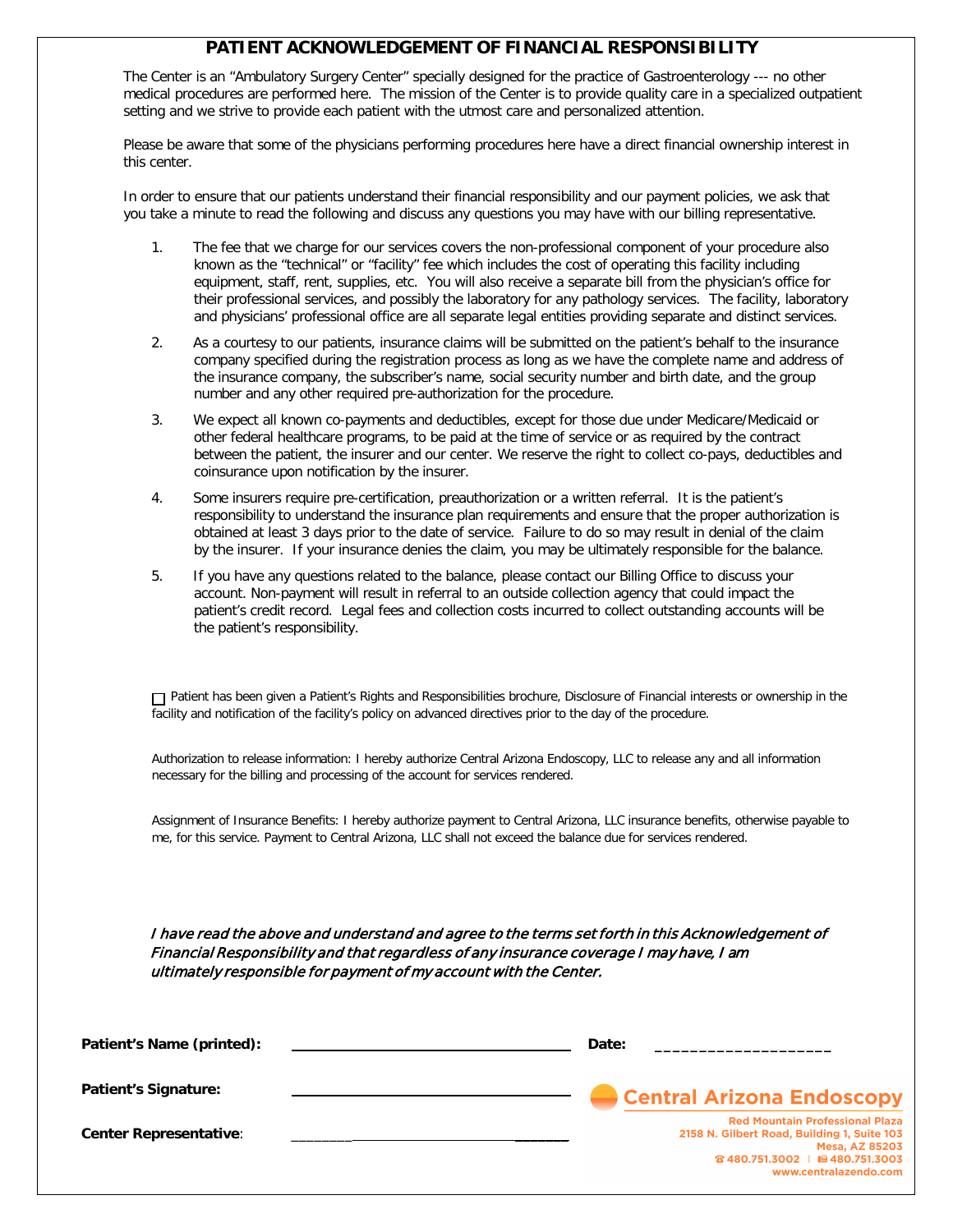# **Central Arizona Endoscopy, LLC Patient Consent and Acknowledgement of Privacy Practices For Use and/or Disclosure of Protected Health Information to Carry Out Treatment, Payment and Healthcare Operations**

<Patient name>\_\_\_\_\_\_\_\_\_\_\_\_\_\_\_\_\_\_\_\_\_\_\_\_\_\_\_\_\_\_\_\_\_\_\_\_\_\_\_, hereby states that by signing this Consent, I agree and acknowledge the following:

- 1. Notice of Privacy Practices ("Privacy Notice") for Central Arizona Endoscopy, LLC (the "Center") has been provided to me prior to my signing this Consent. The Privacy Notice includes a description of the permissible uses and/or disclosures of my protected health information ("PHI") the Center**.** I understand that a copy of the Privacy Notice will be available to me in the future at my request. The Center has encouraged me to read the Privacy Notice carefully prior to my signing this Consent. The Center reserves the right to change its privacy practices that are described in its Privacy Notice, in accordance with applicable law.
- 2. I understand that, and consent to, the following appointment reminders that will be used by the Center:
	- a. A postcard mailed to me at the address provided by me; and/or
	- b. Telephoning my home and leaving a message on my answering machine.

3. I understand that if I do not sign this Consent evidencing my consent to the uses and disclosures described in the Privacy Notice, then the Center will not treat me.

#### **I have read and understand the foregoing notice, and all of my questions have been answered to my full satisfaction in a way that I can understand.**

Signature Patient or Legal Representative **Date** Date

\_\_\_\_\_\_\_\_\_\_\_\_\_\_\_\_\_\_\_\_\_\_\_\_\_\_\_\_\_\_\_\_\_\_\_\_\_\_\_\_\_\_\_\_\_\_ Signature Witness

#### **FOR USE BY THE CENTER ONLY**

Inability to Obtain Acknowledgement

To be completed only if no signature is obtained. If it is not possible to obtain the patient's acknowledgement, describe the good faith efforts made to obtain the patient's acknowledgement, and the reasons why the acknowledgement was not obtained:

\_\_\_\_\_\_\_\_\_\_\_\_\_\_\_\_\_\_\_\_\_\_\_\_\_\_\_\_\_\_\_\_\_\_\_\_\_\_\_\_\_\_\_\_\_\_\_\_\_\_\_\_\_\_\_\_\_\_\_\_\_\_\_\_\_\_\_\_\_\_\_\_\_\_\_\_\_\_\_\_\_\_\_\_\_\_\_\_ \_\_\_\_\_\_\_\_\_\_\_\_\_\_\_\_\_\_\_\_\_\_\_\_\_\_\_\_\_\_\_\_\_\_\_\_\_\_\_\_\_\_\_\_\_\_\_\_\_\_\_\_\_\_\_\_\_\_\_\_\_\_\_\_\_\_\_\_\_\_\_\_\_\_\_\_\_\_\_\_\_\_\_\_\_\_\_\_ \_\_\_\_\_\_\_\_\_\_\_\_\_\_\_\_\_\_\_\_\_\_\_\_\_\_\_\_\_\_\_\_\_\_\_\_\_\_\_\_\_\_\_\_\_\_\_\_\_\_\_\_\_\_\_\_\_\_\_\_\_\_\_\_\_\_\_\_\_\_\_\_\_\_\_\_\_\_\_\_\_\_\_\_\_\_\_\_

Signature of Center representative:\_\_\_\_\_\_\_\_\_\_\_\_\_\_\_\_\_\_\_\_\_\_\_\_\_\_\_

Printed Name of Center representative:

Date:\_\_\_\_\_\_\_\_\_\_\_\_\_\_\_

PATIENT LABEL

**Central Arizona Endoscopy** 

 $\overline{\phantom{a}}$  , which is a set of the set of the set of the set of the set of the set of the set of the set of the set of the set of the set of the set of the set of the set of the set of the set of the set of the set of th Date

\_\_\_\_\_\_\_\_\_\_\_\_\_\_\_\_\_\_\_\_\_\_\_\_\_\_\_\_\_\_\_\_\_\_\_\_\_\_\_\_\_\_\_\_\_\_\_\_\_\_\_\_\_\_\_\_\_\_\_\_\_\_\_\_\_\_\_\_\_\_\_\_\_\_\_\_\_\_\_\_\_\_\_\_\_\_\_\_

\_\_\_\_\_\_\_\_\_\_\_\_\_\_\_\_\_\_\_\_\_\_\_\_\_\_\_\_\_\_\_\_\_\_\_\_\_\_\_\_\_\_\_\_\_\_ \_\_\_\_\_\_\_\_\_\_\_\_\_\_\_\_\_\_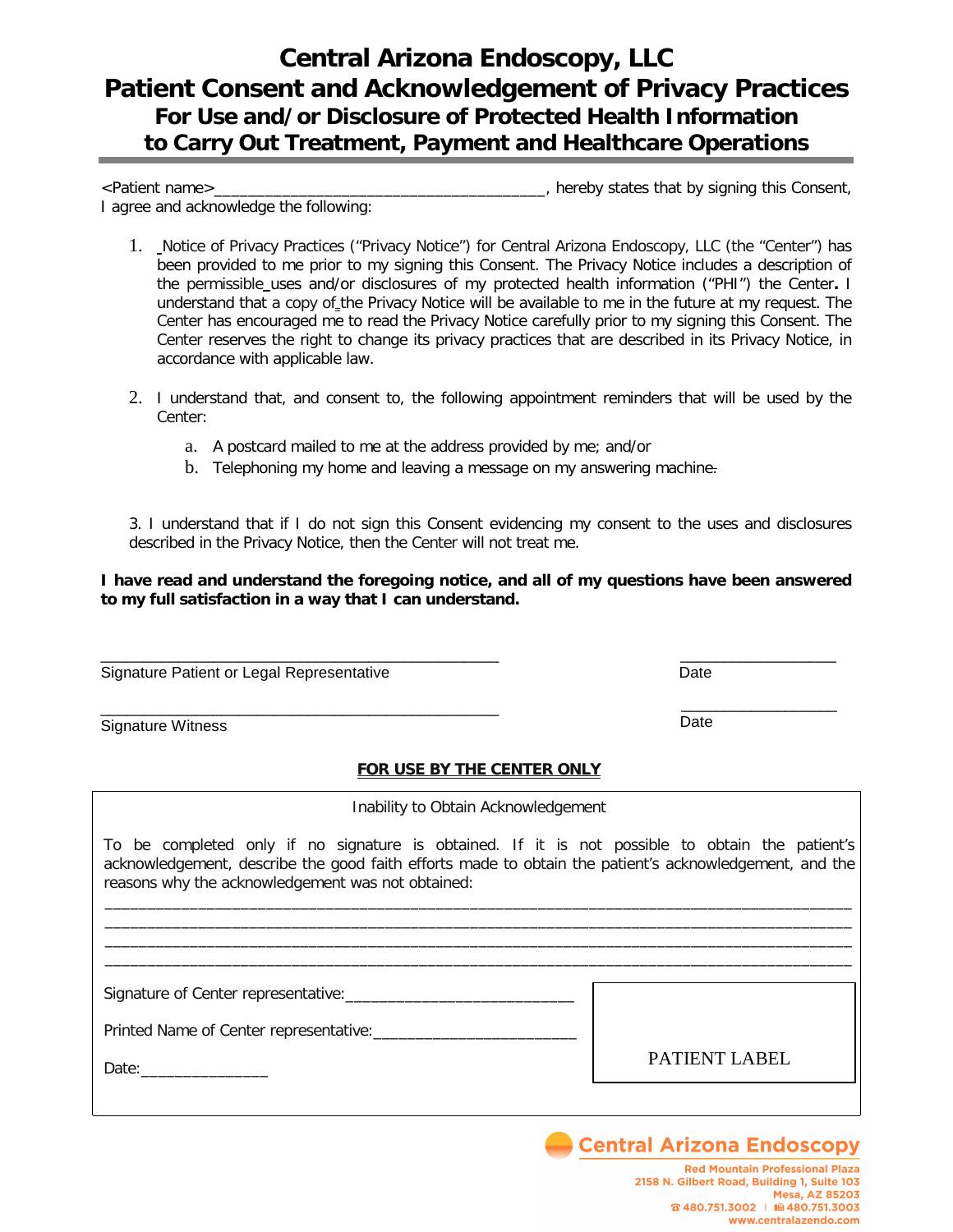

#### **NOTICE OF PRIVACY PRACTICES**

The patient has the right to exercise his or her rights without being subjected to discrimination or reprisal and receive services without regard to age, race, color, sexual orientation, religion, marital status, sex, national origin or sponsor. The patient has the right to be free from neglect; exploitation; and verbal, mental, physical, and sexual abuse. The patient has the right to exercise his/her rights without being subjected to discrimination or reprisal.

- If a patient is adjudged incompetent under applicable State health and safety laws by a court of proper jurisdiction, the rights of the patient are exercised by the person appointed under State law to act on the patient's behalf.
- If a state court has not adjudged a patient incompetent, any legal representative designated by the patient in accordance with State law may exercise the patient's rights to the extent allowed by State law.

#### **Respect**

- Patients are treated with respect, consideration and dignity for both property and person.
- The organization respects the patient's cultural and personal values, beliefs, and preferences.
- The organization respects the patient's right to pain management.
- The patient's rights will be protected and respected during research, investigation and clinicaltrials.

#### **Communication**

• The organization respects the patient's right to and need for effective communication.

#### **Dignity/Privacy**

- Patients are provided appropriate respect for privacy and confidentiality including all information and records pertaining to their treatment.
- The organization treats the patient in a dignified and respectful manner that supports his/her dignity.
- Authorize those family members and other adults who will be given priority to visit consistent with your ability to receive visitors.

#### **Consideration and Safety**

- Receive care in a safe setting.
- Be free from all forms of abuse and harassment.
- Patient's right to refuse to participate in experimental research or refuse treatment to the extent permitted by law and to be fully informed of the medical consequences of his/heractions.
- The patient may refuse care, treatment, or services, in accordance with law and regulation.
- The patient has the right to actively participate in decisions about his/her care.
- Make known your wishes in regard to anatomical gifts. You may document your wishes in your health care proxy or on a donor card, available from the center.
- Patients are informed of their right to change their provider if other qualified providers are available.
- Patients are given the opportunity to participate in decisions involving their care, except when such participation is contraindicated for medical reasons.
- The organization involves the patient's family in care, treatment, or services decisions to the extent permitted by the patient or surrogate decision-maker, in accordance with law and regulation.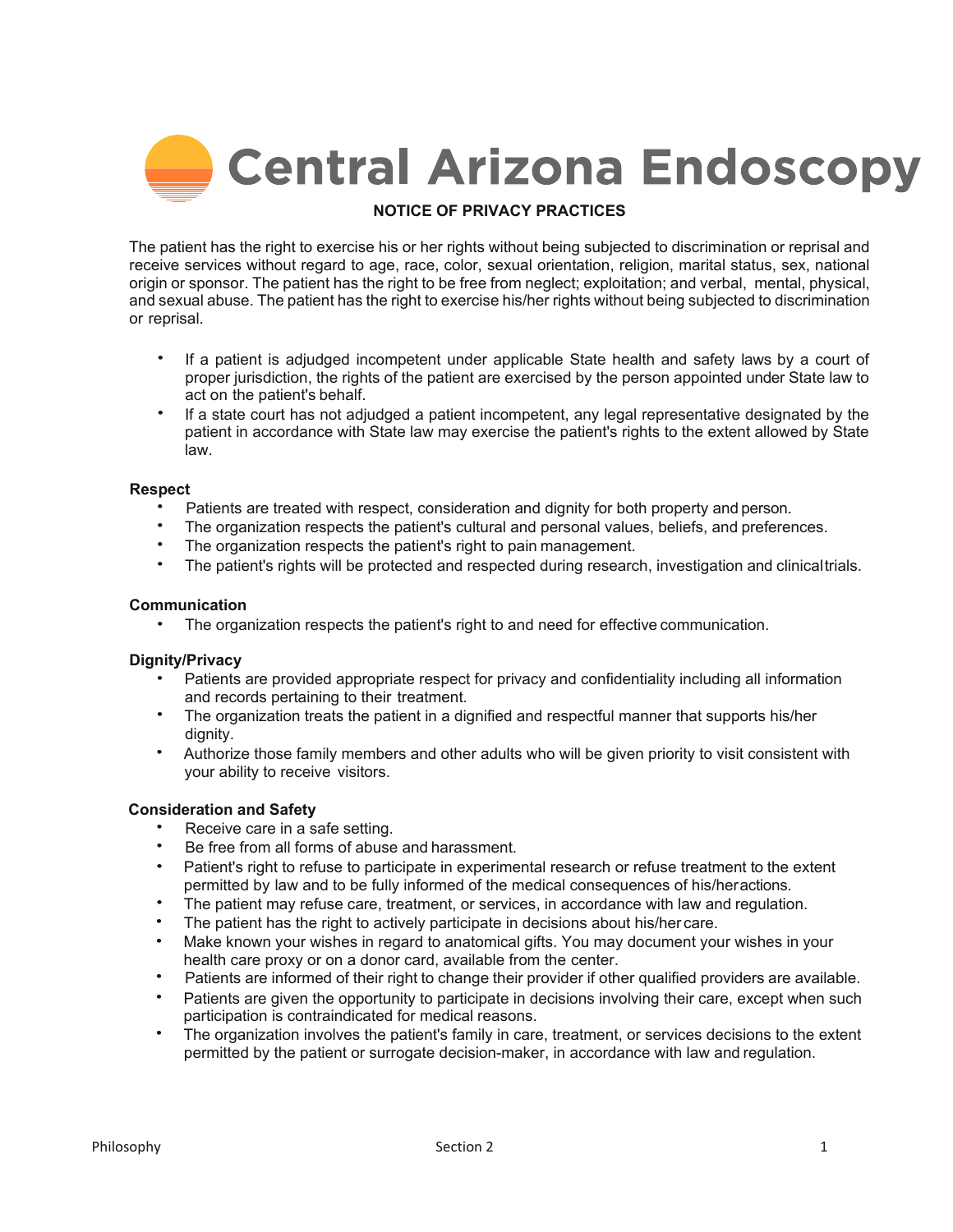The organization honors the patient's right to give or withhold informed consent to produce or use recordings, films, or other images of the patient for purposes other than his or her care.

#### **Confidentiality**

• Patient disclosures and records are treated confidentially, and patients are given the opportunity to approve or refuse their release, except when release is required by law or third party payment contract.

#### **Information**

- The organization allows the patient to access, request amendment to, and obtain information on disclosures of his or her health information, in accordance with law andregulation.
- Patients are provided, to the degree known, complete information concerning their diagnosis, evaluation, treatment and prognosis before the treatment or procedure tailored to the patient's age, language, and ability to understand. When it is medically inadvisable to give such information to a patient, the information is provided to a person designated by the patient or to a legally authorized person.
- The organization provides interpreting and translation services, as necessary.
- The organization communicates with the patient who has vision, speech, hearing, or cognitive impairments in a manner that meets the patient's needs.
- Patient conduct, responsibilities and participation.
- Disclose physician financial interests or ownership in the Center.
- Services available at the organization.
- Provisions for after-hours and emergency care.
- Fees for services, eligibility for third party reimbursement and, when applicable, the availability of free or reduced cost care and receive an itemized copy of his/her account statement, upon request.
- Payment policies.
- Advance directives, as required by state or federal law and regulations and if requested, official State advance directive forms.
- Document in a prominent part of the patient's current medical record, whether or not the individual had executed an advance directive.
- The credentials of health care professionals.
- The patient will be informed of his/her rights prior to the procedure in a manner in which the patient or the patient's representative understands. The center must protect and promote the exercise of such rights.
- Marketing or advertising regarding the competence and capabilities of the organization is not misleading to patients.
- Patients are provided with appropriate information regarding the absence of malpractice insurance coverage, if applicable.
- The organization informs the patient or surrogate decision maker- about unanticipated outcomes of care, treatment, or services that relate to sentinel events considered by The Joint Commission.
- Representation of accreditation to the public must accurately reflect the accredited entity.
- Patients may access his/her medical record pursuant to the provisions of section 18 of the Public Health Law, and Subpart 50-3 of this Title.
- Receive from his/her physician information necessary to give informed consent prior to the start of any nonemergency procedure or treatment or both. An informed consent shall include, as a minimum, the provision of information concerning the specific procedure or treatment or both, the reasonably foreseeable risks involved, and alternatives for care or treatment, if any, as a reasonable medical practitioner under similar circumstances would disclose in a manner permitting the patient to make a knowledgeable decision. A patient has the right to give or withhold informed consent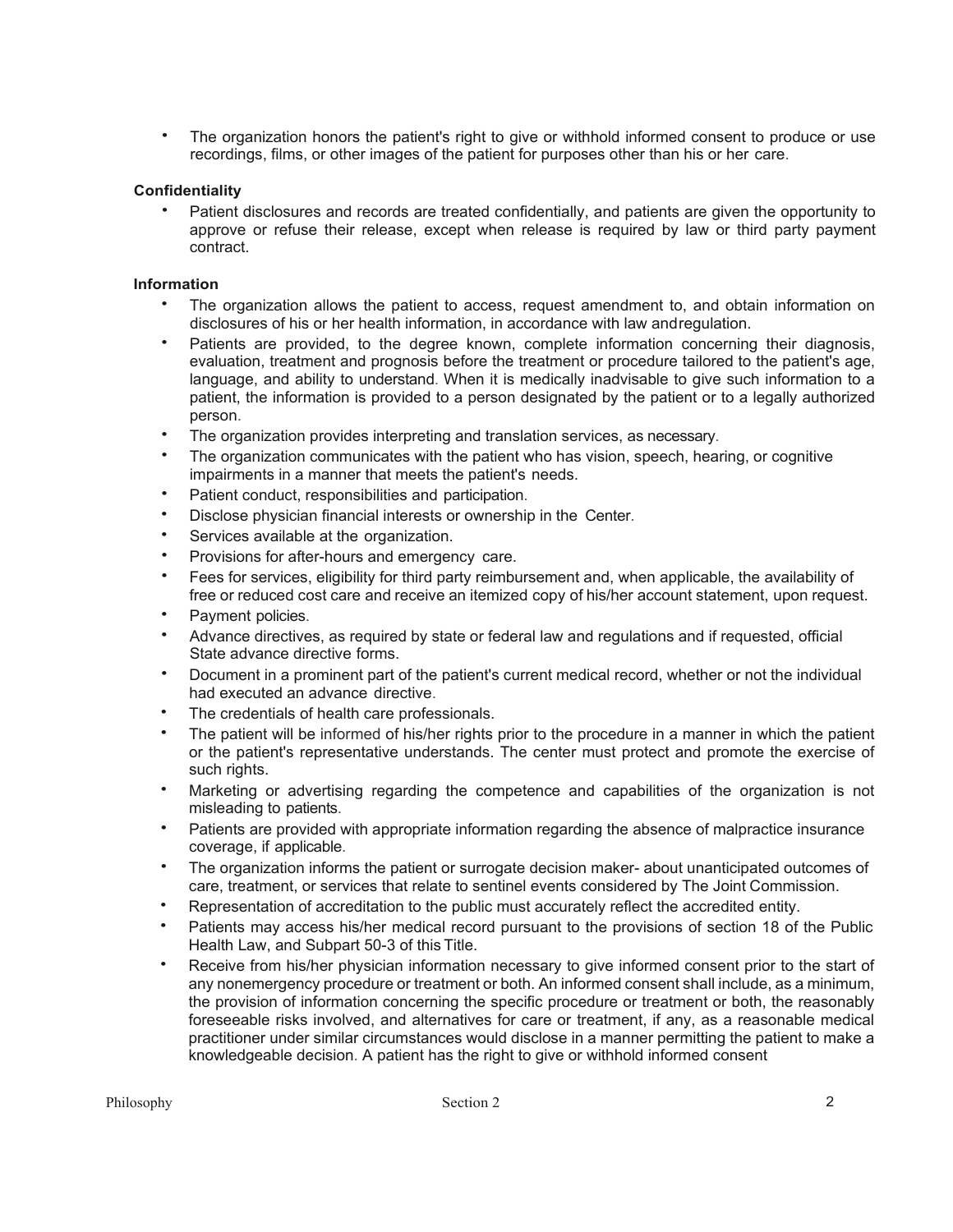• Patients are informed about procedures for expressing suggestions, complaints and grievances regarding treatment or care that is (or fails to be) furnished, including those required by state and federal regulations. Complaints should be registered by contacting the center and/or patient advocate through the State Department of Health or Medicare. The center will respond in writing with notice of how the grievance has been addressed within 30 days.

**Administrator: Emina Arcan 2158 N. Gilbert Road Building 1 Suite 103 Mesa, AZ. 85203 480-751-3002 Fax- 480-751-3003 [www.centralazendo.com](http://www.centralazendo.com/)**

**Medicare Beneficiary Ombudsman 1-800-MEDICARE 1-800-633-4227** *[http://www.medicare.govlc laims-and-a ppealslmedicare-rights /get-help/ombudsman.html](http://www.medicare.govlclaims-and-appealslmedicare-rights/get-help/ombudsman.html)*

**Arizona Department of Health Services 150 North 18th Avenue Phoenix, Arizona 85007 (602) 542-1025 Fax: (602) 542-0883 <http://azdhs.gov/licensing/medical-facilities/index.php>**

**For concerns about patient safety and quality of care that you feel have not been addressed appropriately by the center Administrator, you can also contact:**

**Accreditation Association for Ambulatory Health Care 5250 Old Orchard Road, Suite 200 Skokie, IL 60077 E-mail: [info@aaahc.org](mailto:info@aaahc.org) Tel: 847-853-6060 Fax: 847-853-9028**

#### *The patient has the responsibility to do the following:*

- *The patient is encouraged to ask any and all questions of the physician and staff in order that he/she may have* a *full knowledge of the procedure andaftercare.*
- *Follow the treatment plan prescribed by his/her provider and participate in his/her care.*
	- *Provide complete and accurate information to the best of his/her ability about his/her health, any medications, including over-the-counter products and dietary supplements and any allergies orsensitivities.*
	- *Provide the organization with information about their expectations of and satisfaction with the organization.*
	- *Provide* a *responsible adult to transport him/her home from the facility and remain with him/her for 24 hours, if required by his/her provider.*

Philosophy Section 2 3